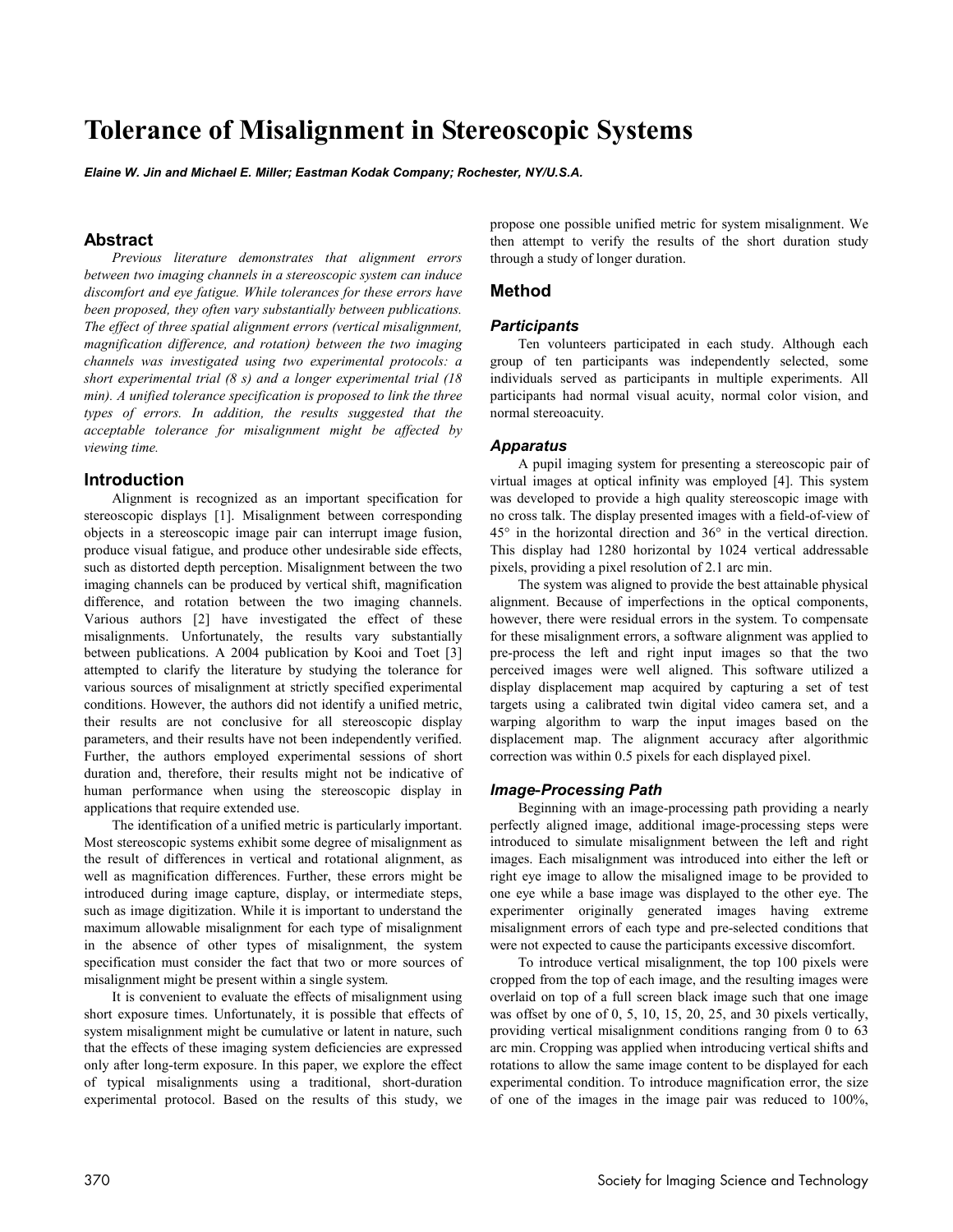99.5%, 99%, 98%, 97%, 96%, or 95% of their original size and overlaid on a full screen black image. To induce rotational differences, the images were cropped by 50 pixels along each side and a clockwise rotation was applied to the left or right image, with the angles of  $0^{\circ}$ ,  $0.4^{\circ}$ ,  $0.8^{\circ}$ ,  $1.2^{\circ}$ ,  $1.6^{\circ}$ ,  $2.0^{\circ}$ , or  $2.4^{\circ}$  before being overlaid on a full screen black image.

#### *Protocol*

Two protocols were used in this study. For the short-term study each trial was composed of three consecutive image presentations. The participants first viewed a fixation target as shown in Figure 1. This target encouraged the participants to converge their eyes to optical infinity, a condition that was assured when the two vertical line segments above and below the cross were perceived as being vertically aligned. When the target was fixated, the participant clicked the mouse and was shown the first stereoscopic image pair. After 8 s of presentation the images were replaced with a response screen. The participants indicated the amount of eyestrain experienced when viewing the stereoscopic image pair using the levels "None," "Mild," "Moderate," "Strong," and "Severe." The participants also indicated whether they were able to fuse the images and whether they perceived depth in the image to be "Good" or "Degraded." After providing these responses, the participants pressed a button labeled "Next" to present the next condition.



*Figure 1. Fixation targets for left eye (a) and right eye (b) views.*

Four scenes were used in the short-term study as depicted in Figure 2. Two of the scenes were generated using computer graphics (Chart and Protein) and two were captured scenes (Ocean and Street). The images were generated or captured with parallel cameras and the content in the image was positioned to be comfortable when displayed in this system. It should be noted that the capture system for the scene images was a stereoscopic camera that was designed to minimize optical errors. The images were captured on film and digitized. The digitized images were manipulated to eliminate vertical offsets, magnification, and rotation differences.

During the short-term study, the test conditions were repeated twice. The order of presentation was fully randomized for the scenes, levels, and repetitions. There were 108 trials in total for each manipulation, and it took about 45 min for a participant to complete the experiment. The effects of vertical offset, rotation, and magnification were determined in separate experiments. The experiments were completed in a dark room.

During the long-term study, the participants were asked to view images with different degrees of vertical misalignment. During this study, the participants were asked to complete one 18min trial within each experimental session, during which the participants viewed a group of images, each image pair having the same vertical misalignment. This larger group of 46 image pairs, which included the 4 images from the short-term experiment and 42 additional captured images, were also hand-edited to remove any initial vertical offsets, magnification differences, or rotations within the captured image pairs.



*Figure 2. Test images used in the short-term study: Chart, Protein, Ocean, and Street.*

Experimental trials within the long-term study were separated by at least 24 h, and an attempt was made to schedule consecutive sessions on consecutive days. The order of presentation for the level of vertical shift was randomized for all participants. During these experimental sessions, the participants were actively engaged in counting the occurrence of difficult-to-find objects within the scenes. This task required the user to be actively engaged in visual search during the experimental session.

The dependent measures in the long-term study included monitoring changes in visual acuity, stereo visual acuity, dexterity, fusing capability, and subjective ratings that occurred between measures taken before and after the stereoscopic images were viewed. The subjective rating scales were extracted from the simulator sickness questionnaire [5] and required participants to provide ratings on a five-point, continuous rating scale. Participants' ratings included dizziness (eyes open and closed), discomfort, fatigue, headache, eyestrain, difficulty focusing, difficulty concentrating, blurred vision, and confusion.

### **Results**

The participants were able to fuse the vast majority of images. The fusion and depth measurements differed primarily by scene and did not reliably differentiate the experimental conditions. Therefore, the results for the short-term experiments will focus on the eyestrain data. The first step of data analysis was to convert the category scaling data to interval scale data through the application of Torgerson's Law of Categorical Judgment [6]. The scale that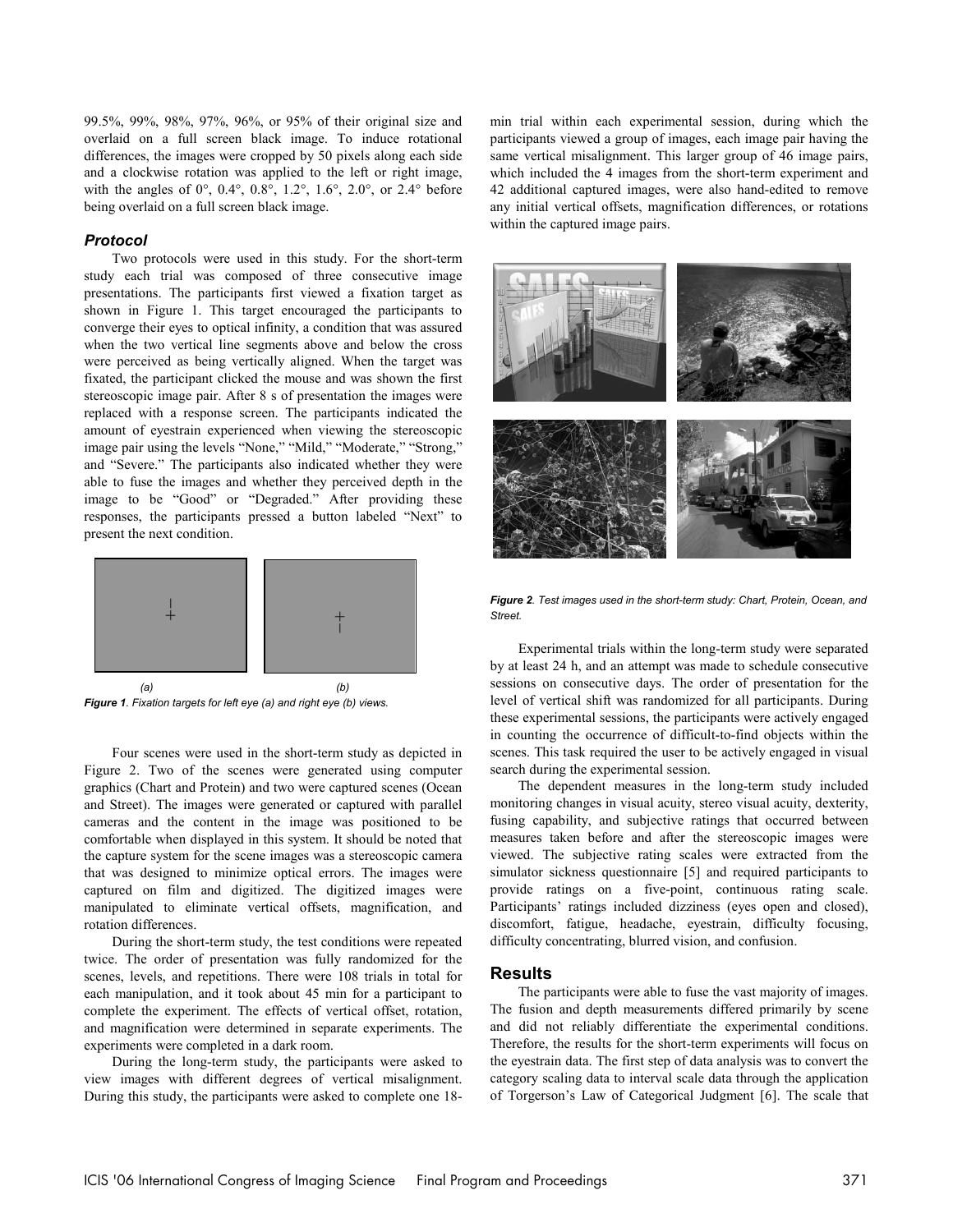was derived was defined such that the boundary between eyestrain levels "None" and "Mild" was assigned a value of zero.

The relationship of the subjective interval scale as a function of the manipulation parameters is shown in Figure 3. The results for vertical shift are shown in the top panel, the results for the magnification difference are shown in the middle panel, and the results for rotation are shown in the bottom panel. Each line in Figure 3 represents the scale values that were obtained for one individual scene.



*Figure 3. Results of short-term study. Top: vertical shift; Middle: magnification difference; Bottom, rotation.* 

As shown in Figure 3, the relationship between the degree of vertical (top) and magnification (middle) misalignment with the interval scale of eyestrain is generally monotonic and, while some degree of scene dependence might be observed, a clear psychometric function is observed with a rapid increase in eyestrain reported beyond an experimental level. Unfortunately, the relationship between rotation (bottom) and the interval scale of eyestrain is not as strong and, in fact, the resulting function is not

monotonic with increases in rotational misalignment for some of the scenes.

To understand the exact location of the boundary between eyestrain levels of "None" and "Mild," a spline was fit to each of the curves. Table 1 shows the intercept levels for each combination of scene and manipulation. The intercept level for Protein on rotation is in italics because the fitting results are not unique for this combination. To summarize, the vertical shift intercept level is 16 pixels or higher, the magnification intercept level is 3.1% or higher, and the rotation intercept level is  $2.1°$  or higher.

|               | Vertical<br>(pixel) | Magnification<br>'%) | Rotation<br>(degree) |  |
|---------------|---------------------|----------------------|----------------------|--|
| Chart         | 21.6                | 4.4                  | 2.4                  |  |
| Ocean         | 21.6                | 3.1                  | 2.3                  |  |
| Protein       | 20.8                | 3.2                  | 0.1                  |  |
| <b>Street</b> | 15.7                | 3.3                  | 21                   |  |

**Table 1: Tolerance levels for the short-term study** 

Many of the dependent measures for the long-term study were insensitive to the manipulations described in this paper. That is, when exposed to analysis of variance, no statistically reliable trends were observed for the majority of the dependent measures. The change in the subjective rating of eyestrain provided the only exception, providing a monotonically increasing curve as a function of vertical misalignment as shown in Figure 4. This trend was statistically reliable at  $p < 0.07$ . As shown in Figure 4, no increase in eyestrain occurred when subjective eyestrain ratings that were recorded after the images were viewed were subtracted from the eyestrain ratings that were recorded before the images were viewed for the 0 vertical misalignment condition. However, small but statistically reliable changes in eyestrain were recorded as the vertical misalignment was increased from 0 to 5 pixels (10.5 arc min) and again as misalignment was increased beyond 10 pixels (21 arc min). It is worth noting that the short-term study results demonstrated significant increases in eyestrain only as the vertical offset was increased to more than 16 pixels (33.6 arc min).



*Figure 4. Change in eyestrain rating during experimental session as a function of vertical misalignment.*